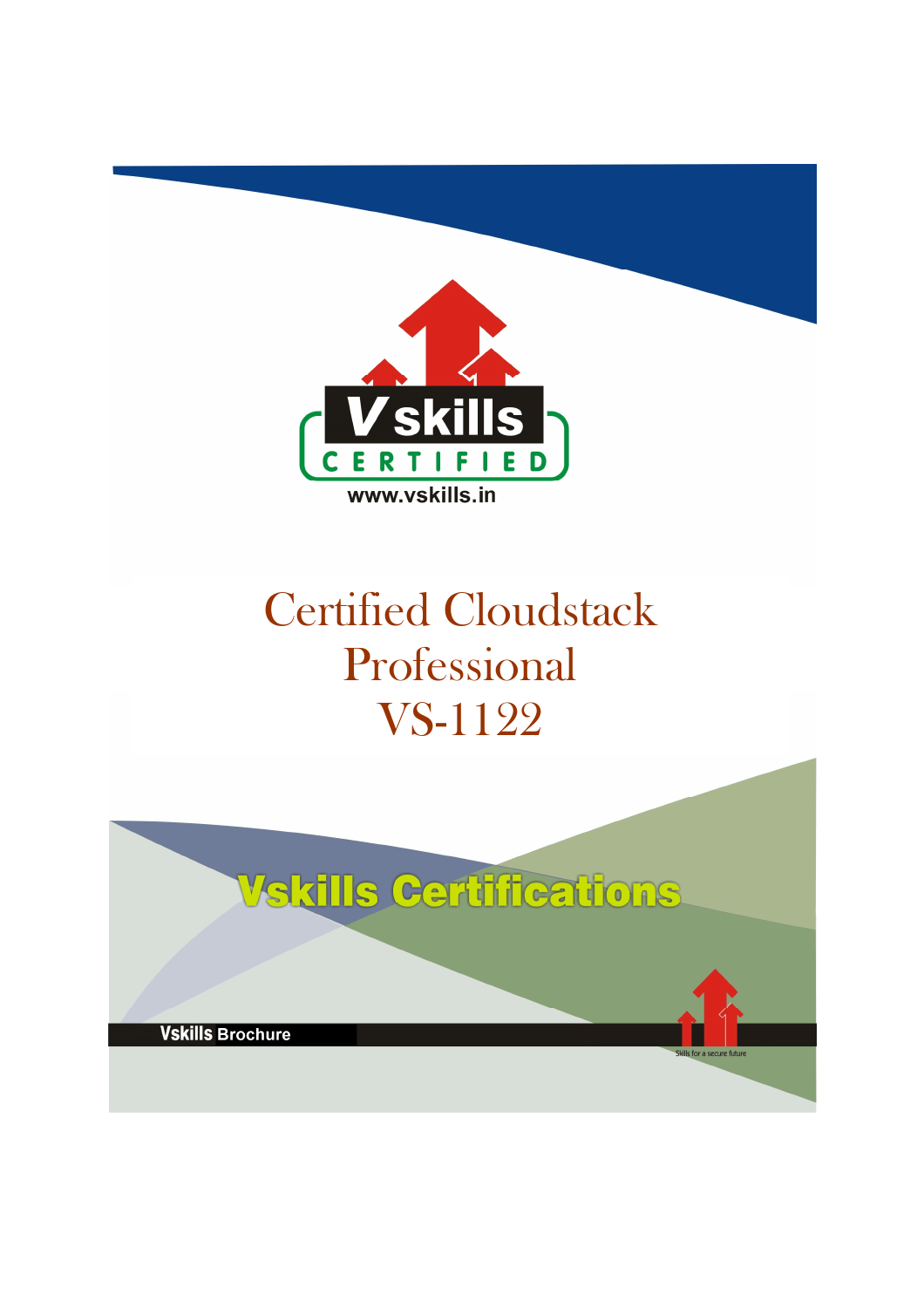## Certified Cloudstack Professional

### Certification Code VS-1122

Vskills certification for Cloudstack Professional assesses the candidate as per the company's need for deploying and managing cloud infrastructure. The certification tests the candidates on various areas in installation, configuration, deployment and management of cloudstack, applying authentication, provisioning cloud resources, offering various services, managing networking, hosts and storage, managing network traffic, system reliability and high availability.

### Why should one take this certification?

This Course is intended for professionals and graduates wanting to excel in their chosen areas. It is also well suited for those who are already working and would like to take certification for further career progression.

Earning Vskills Cloudstack Professional Certification can help candidate differentiate in today's competitive job market, broaden their employment opportunities by displaying their advanced skills, and result in higher earning potential.

#### Who will benefit from taking this certification?

Job seekers looking to find employment in IT or system management departments of various companies, students generally wanting to improve their skill set and make their CV stronger and existing employees looking for a better role can prove their employers the value of their skills through this certification.

### Test Details

- **Duration:** 60 minutes
- No. of questions:  $50$
- Maximum marks: 50, Passing marks:  $25(50\%)$

There is no negative marking in this module.

### **Fee Structure**

Rs. 3,499/- (Excludes taxes)\*

\*Fees may change without prior notice, please refer http://www.vskills.in for updated fees

### Companies that hire Vskills Cloudstack Professional

Cloudstack Professionals are in great demand. Companies specializing in cloud based offerings or IT service providers are constantly hiring skilled Cloudstack professionals. Various public and private companies also need Cloudstack professional for their IT or system management departments.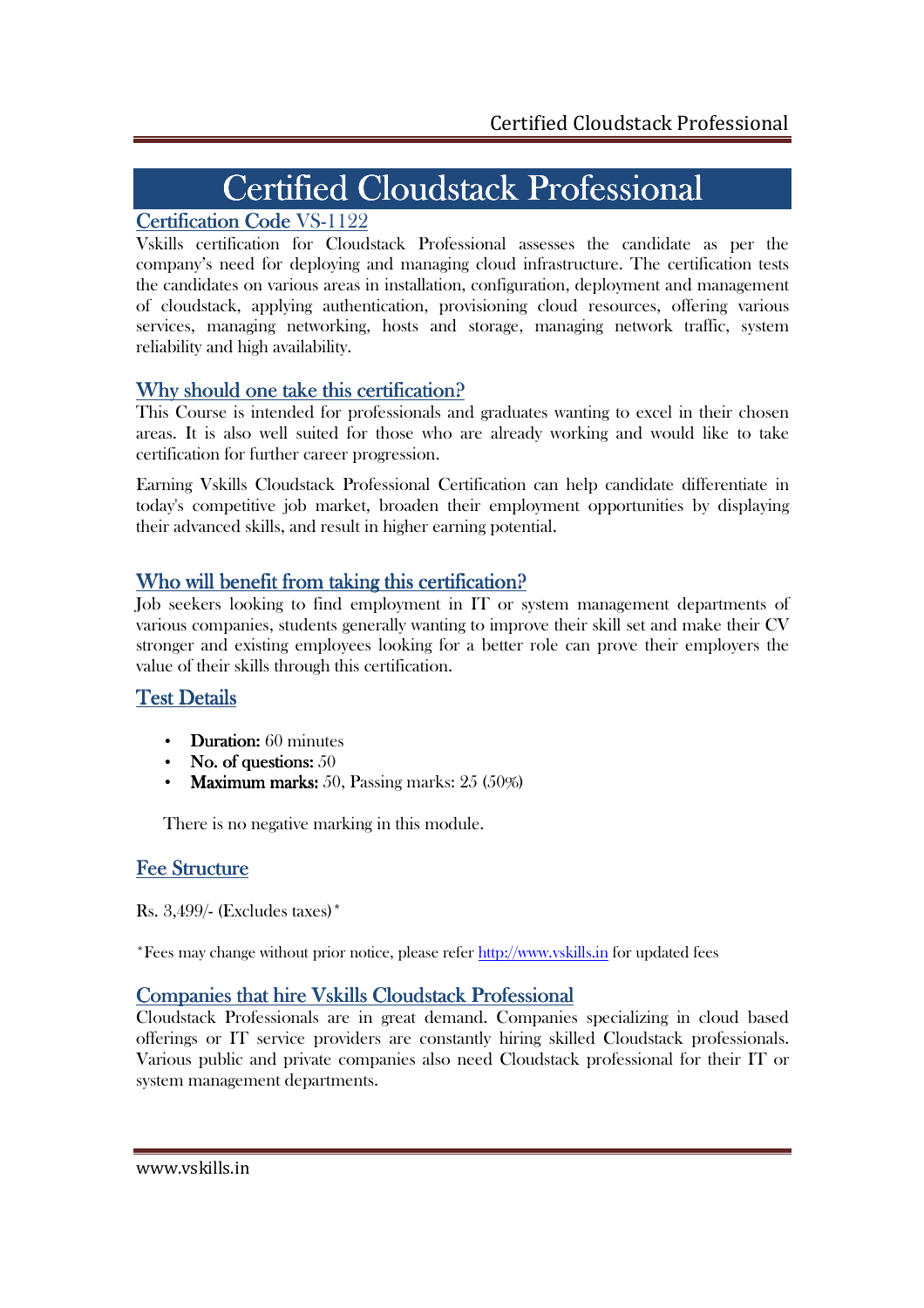# Table of Contents

### 1. Concepts

- 1.1 What is CloudStack?
- 1.2 What Can CloudStack Do?
- 1.3 Deployment Architecture Overview

## 2. Cloud Infrastructure Concepts

- 2.1 About Regions
- 2.2 About Zones
- 2.3 About Pods
- 2.4 About Clusters
- 2.5 About Hosts
- 2.6 About Primary Storage
- 2.7 About Secondary Storage
- 2.8 About Physical Networks

## 3. Accounts

- 3.1 Installation
- 3.2 Accounts, Users and Domains
- 3.3 Using an LDAP Server for User Authentication

## 4. User Services Overview

4.1 Service Offerings, Disk Offerings, Network Offerings, and Templates

## 5. User Interface

- 5.1 Log In to the UI
- 5.2 Using SSH Keys for Authentication

## 6. Using Projects to Organize Users and Resources

- 6.1 Overview of Projects
- 6.2 Configuring Projects
- 6.3 Creating a New Project
- 6.4 Adding Members to a Project
- 6.5 Accepting a Membership Invitation
- 6.6 Suspending or Deleting a Project
- 6.7 Using the Project View

## 7. Steps to Provisioning Your Cloud Infrastructure

- 7.1 Overview of Provisioning Steps
- 7.2 Adding Regions (optional)
- 7.3 Adding a Zone
- 7.4 Adding a Pod
- 7.5 Adding a Cluster

www.vskills.in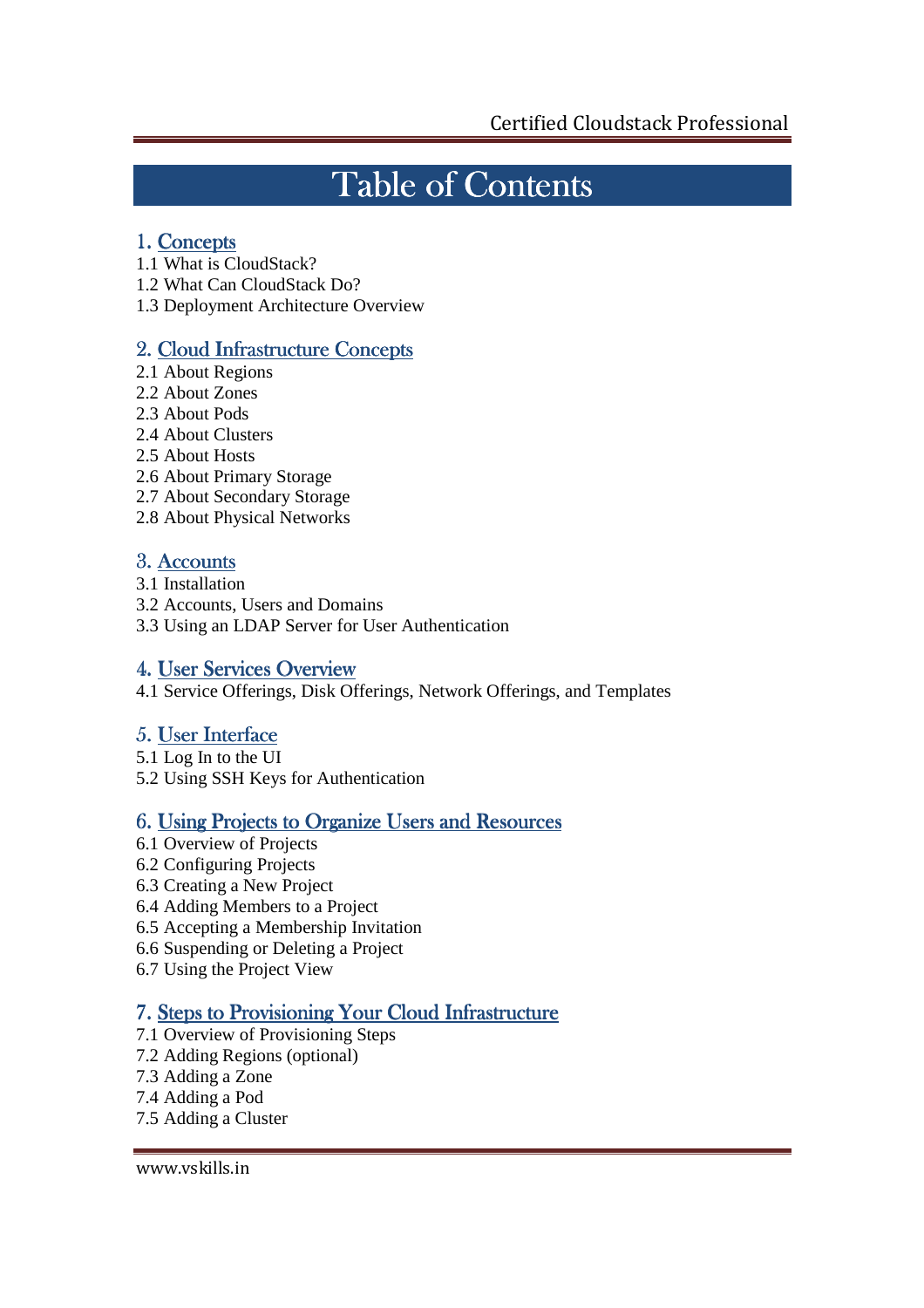- 7.6 Adding a Host
- 7.7 Add Primary Storage
- 7.8 Add Secondary Storage
- 7.9 Initialize and Test

#### 8. Service Offerings

- 8.1 Compute and Disk Service Offerings
- 8.2 Creating a New Disk Offering
- 8.3 Network Throttling
- 8.4 Changing the Default System Offering for System VMs

#### 9. Setting Up Networking for Users

- 9.1 Overview of Setting Up Networking for Users
- 9.2 About Virtual Networks
- 9.3 Network Service Providers
- 9.4 Network Offerings

#### 10. Working With Virtual Machines

- 10.1 About Working with Virtual Machines
- 10.2 Best Practices for Virtual Machines
- 10.3 VM Lifecycle
- 10.4 Creating VMs
- 10.5 Accessing VMs
- 10.6 Stopping and Starting VMs
- 10.7 Assigning VMs to Hosts
- 10.8 Virtual Machine Snapshots for VMware
- 10.9 Changing the VM Name, OS, or Group
- 10.10 Appending a Display Name to the Guest VM's Internal Name
- 10.11 Changing the Service Offering for a VM
- 10.12 Resetting the Virtual Machine Root Volume on Reboot
- 10.13 Moving VMs Between Hosts (Manual Live Migration)
- 10.14 Deleting VMs
- 10.15 Working with ISOs

#### 11. Working With Hosts

- 11.1 Adding Hosts
- 11.2 Scheduled Maintenance and Maintenance Mode for Hosts
- 11.3 Disabling and Enabling Zones, Pods, and Clusters
- 11.4 Removing Hosts
- 11.5 Re-Installing Hosts
- 11.6 Maintaining Hypervisors on Hosts
- 11.7 Changing Host Password
- 11.8 Over-Provisioning and Service Offering Limits
- 11.9 Hypervisor capabilities
- 11.10 VLAN Provisioning

#### www.vskills.in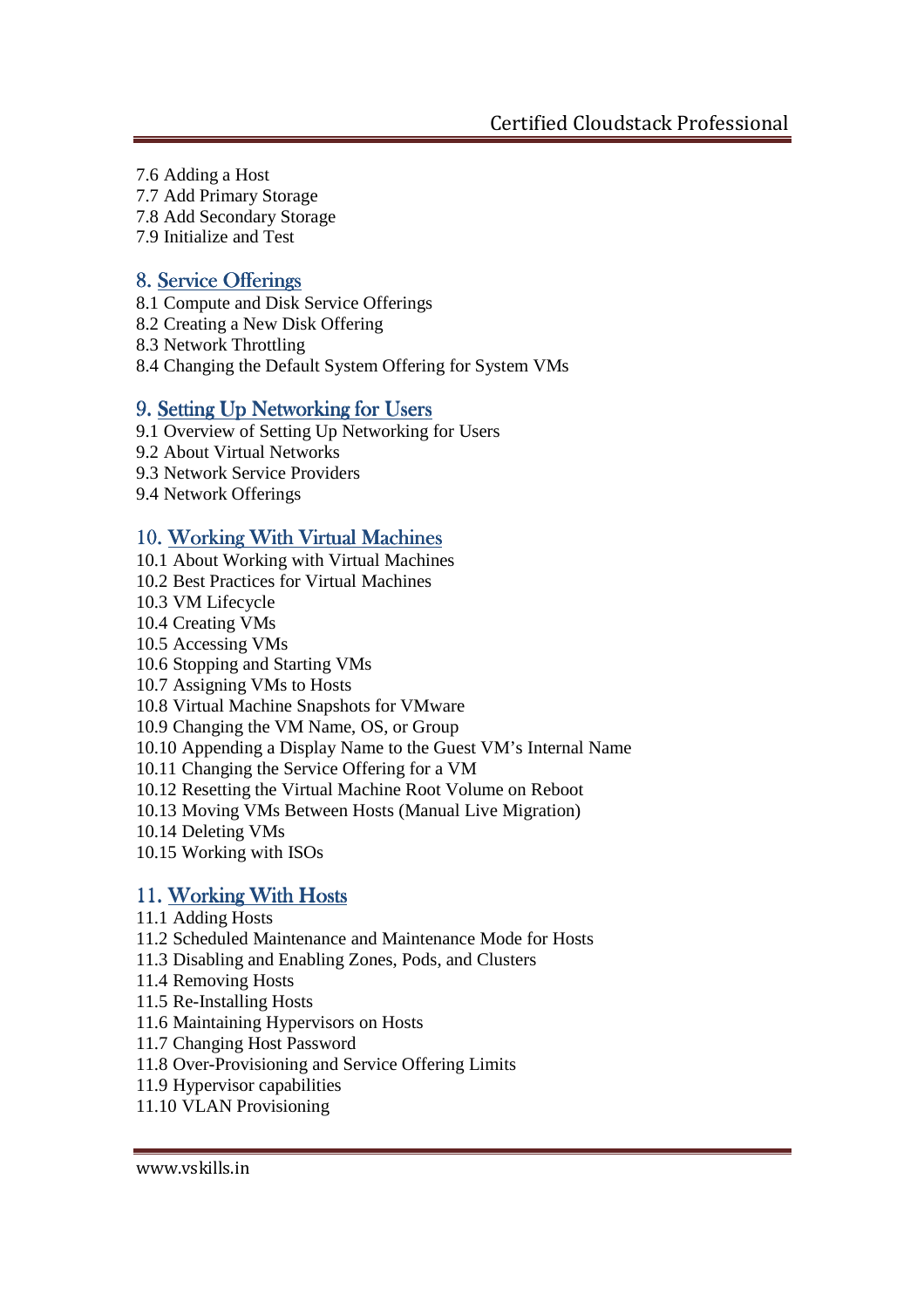### 12. Working with Templates

- 12.1 Creating Templates: Overview
- 12.2 Requirements for Templates
- 12.3 Best Practices for Templates
- 12.4 The Default Template
- 12.5 Private and Public Templates
- 12.6 Creating a Template from an Existing Virtual Machine
- 12.7 Creating a Template from a Snapshot
- 12.8 Uploading Templates
- 12.9 Exporting Templates
- 12.10 Creating a Windows Template
- 12.11 Importing Amazon Machine Images
- 12.12 Converting a Hyper-V VM to a Template
- 12.13 Adding Password Management to Your Templates
- 12.14 Deleting Templates

#### 13. Working With Storage

- 13.1 Storage Overview
- 13.2 Primary Storage
- 13.3 Secondary Storage
- 13.4 Working With Volumes
- 13.5 Working with Snapshots

### 14. Working with Usage

- 14.1 Configuring the Usage Server
- 14.2 Setting Usage Limits
- 14.3 Globally Configured Limits
- 14.4 Limiting Resource Usage

#### 15. Managing Networks and Traffic

- 15.1 Guest Traffic
- 15.2 Networking in a Pod
- 15.3 Networking in a Zone
- 15.4 Basic Zone Physical Network Configuration
- 15.5 Advanced Zone Physical Network Configuration
- 15.6 Using Multiple Guest Networks
- 15.7 IP Reservation in Isolated Guest Networks
- 15.8 Reserving Public IP Addresses and VLANs for Accounts
- 15.9 Configuring Multiple IP Addresses on a Single NIC
- 15.10 About Multiple IP Ranges
- 15.11 About Elastic IP
- 15.12 Portable IPs
- 15.13 Multiple Subnets in Shared Network
- 15.14 Isolation in Advanced Zone Using Private VLAN
- 15.15 Security Groups
- 15.16 External Firewalls and Load Balancers

www.vskills.in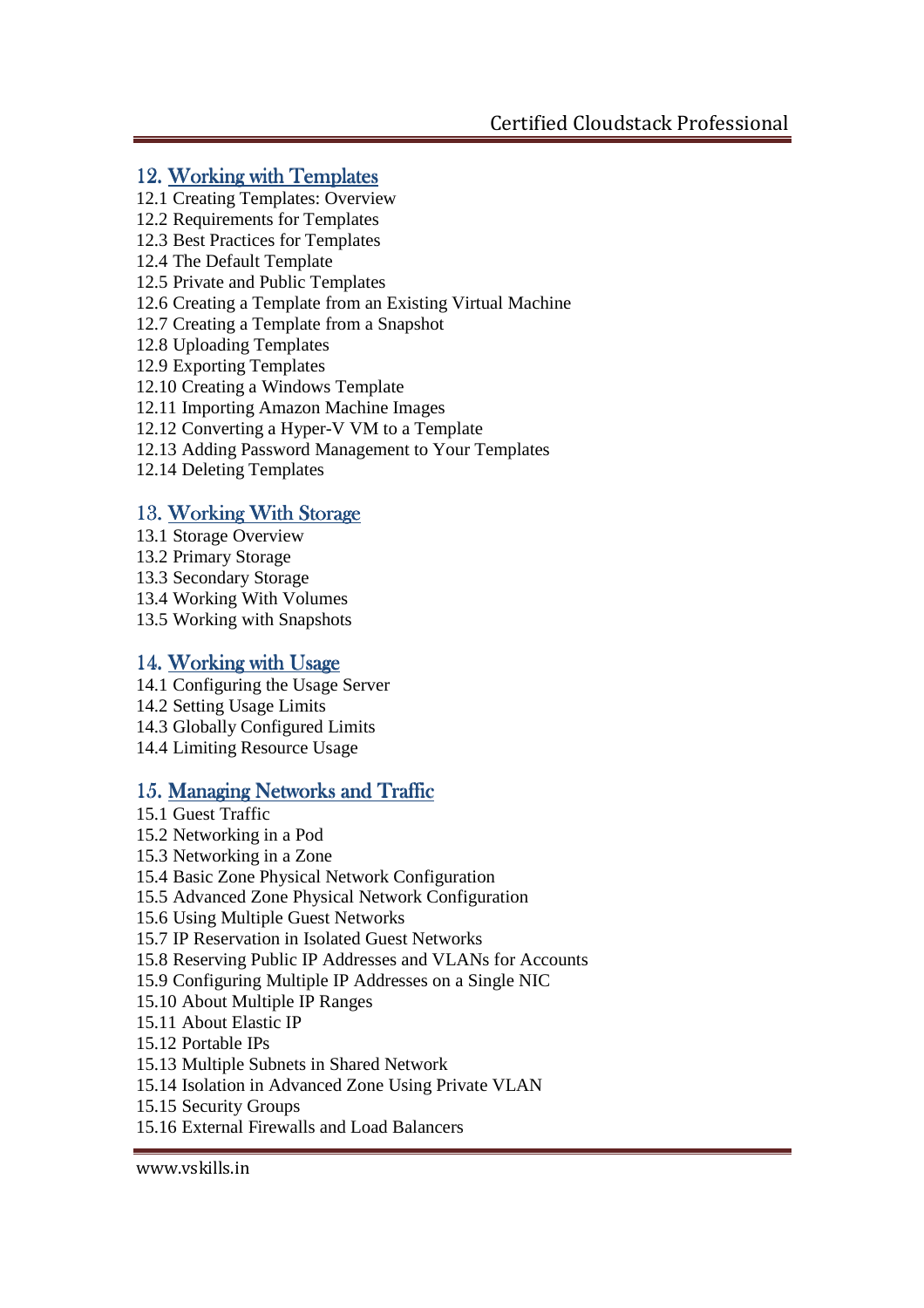- 15.17 Global Server Load Balancing Support
- 15.18 Guest IP Ranges
- 15.19 Acquiring a New IP Address
- 15.20 Releasing an IP Address
- 15.21 Static NAT
- 15.22 IP Forwarding and Firewalling
- 15.23 IP Load Balancing
- 15.24 DNS and DHCP
- 15.25 Remote Access VPN
- 15.26 About Inter-VLAN Routing (nTier Apps)
- 15.27 Configuring a Virtual Private Cloud
- 15.28 Persistent Networks

#### 16. Working with System Virtual Machines

- 16.1 The System VM Template
- 16.2 Accessing System VMs
- 16.3 Multiple System VM Support for VMware
- 16.4 Console Proxy
- 16.5 Virtual Router
- 16.6 Secondary Storage VM

### 17. System Reliability and High Availability

- 17.1 HA for Management Server
- 17.2 Management Server Load Balancing
- 17.3 HA-Enabled Virtual Machines
- 17.4 HA for Hosts
- 17.5 Primary Storage Outage and Data Loss
- 17.6 Secondary Storage Outage and Data Loss
- 17.7 Limiting the Rate of API Requests

### 18. Managing the Cloud

- 18.1 Using Tags to Organize Resources in the Cloud
- 18.2 Changing the Database Configuration
- 18.3 Changing the Database Password
- 18.4 Administrator Alerts
- 18.5 Customizing the Network Domain Name
- 18.6 Stopping and Restarting the Management Server

#### 19. Setting Configuration Parameters

- 19.1 About Configuration Parameters
- 19.2 Setting Global Configuration Parameters
- 19.3 Setting Local Configuration Parameters
- 19.4 Granular Global Configuration Parameters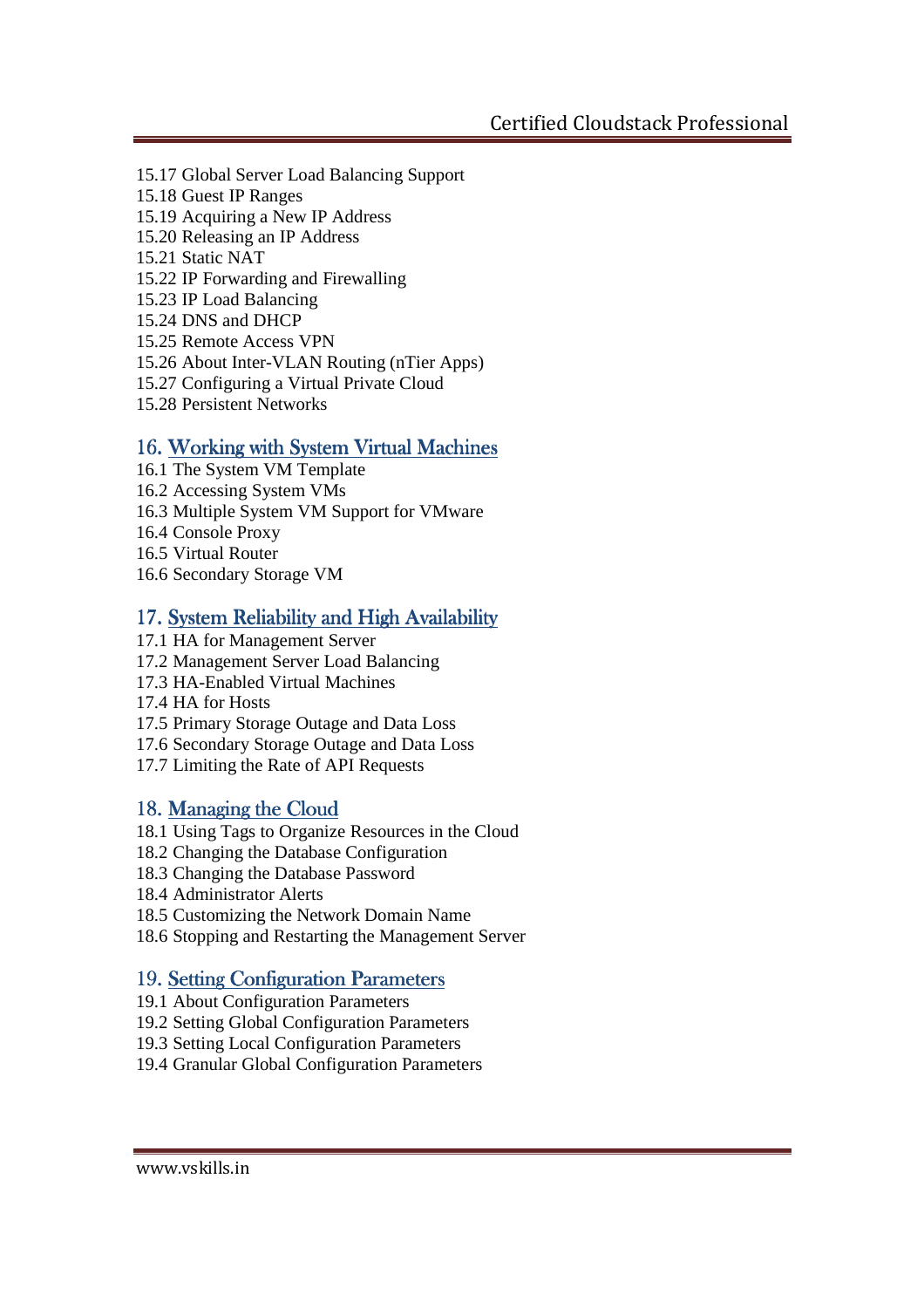### 20. CloudStack API

20.1 Provisioning and Authentication API

20.2 Allocators

20.3 User Data and Meta Data

## 21. Tuning

- 21.1 Performance Monitoring
- 21.2 Increase Management Server Maximum Memory
- 21.3 Set Database Buffer Pool Size
- 21.4 Set and Monitor Total VM Limits per Host
- 21.5 Configure XenServer dom0 Memory

### 22. Troubleshooting

#### 22.1 Events

- 22.2 Working with Server Logs
- 22.3 Data Loss on Exported Primary Storage
- 22.4 Recovering a Lost Virtual Router
- 22.5 Maintenance mode not working on vCenter
- 22.6 Unable to deploy VMs from uploaded vSphere template
- 22.7 Unable to power on virtual machine on VMware
- 22.8 Load balancer rules fail after changing network offering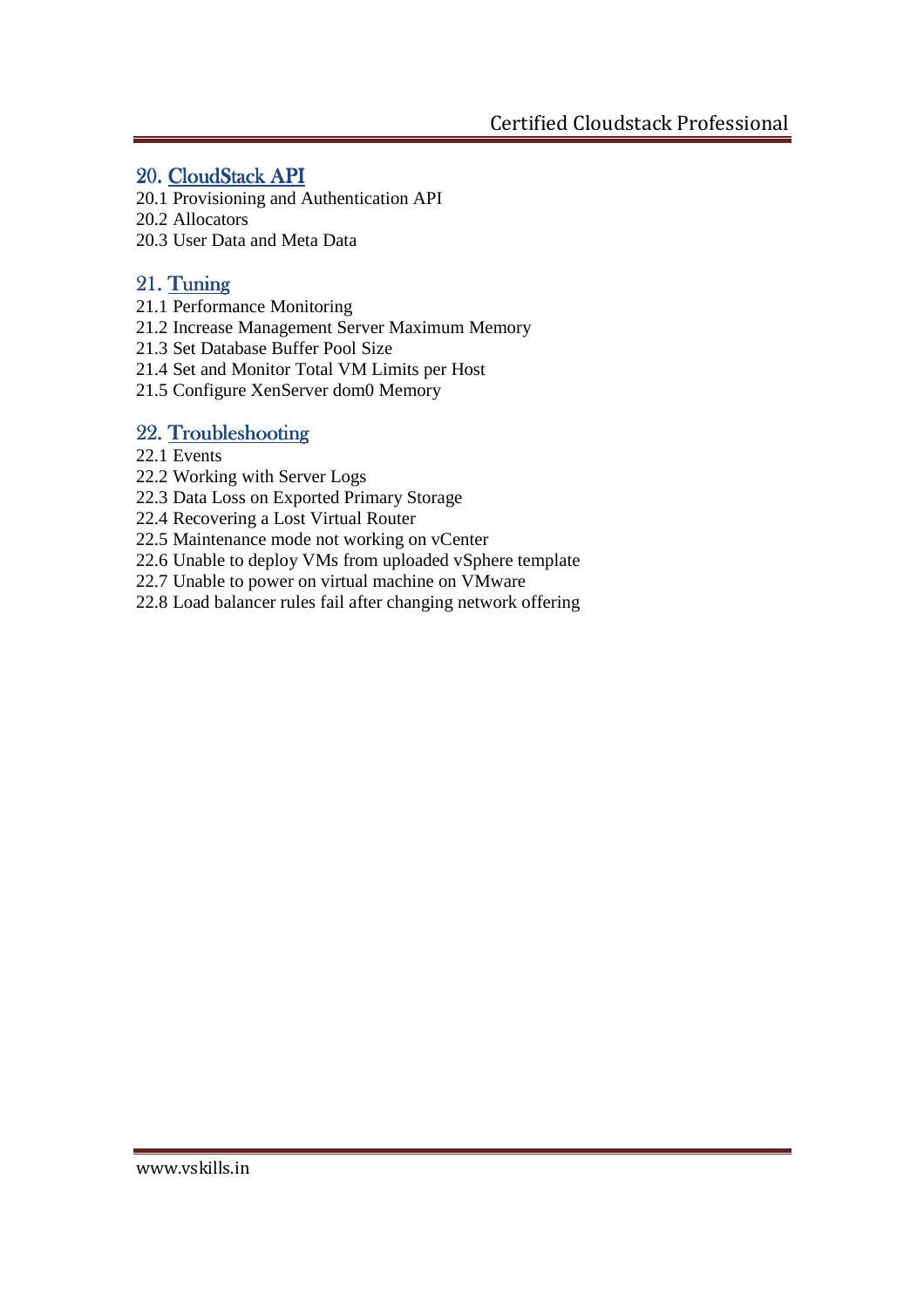# **Sample Questions**

### 1. What is the limiting factor for the size of cluster in Cloudstack?

- A. Pod size
- B. Hypervisor
- C. Zone size
- D. None of the above

#### 2. Which application server is required by the Cloudstack Management server?

- A. GlassFish
- B. Apache Tomcat
- C. Apache Geronimo
- D. None of the above

#### 3. Which database is used by the Cloudstack Management server for persistence?

- A. SQLite
- B. PostgresQL
- C. MySQL
- D. None of the above

### 4. What is the containing element of pods in Cloudstack?

- A. Zone
- B. Cluster
- C. MegaPod
- D. None of the above

### 5. How does accounts in Cloudstack, grouped as?

- A. Domains
- B. Users
- C. Depends upon the deployment
- D. None of the above

**Answers: 1 (B), 2 (B), 3 (C), 4 (A), 5 (A)**